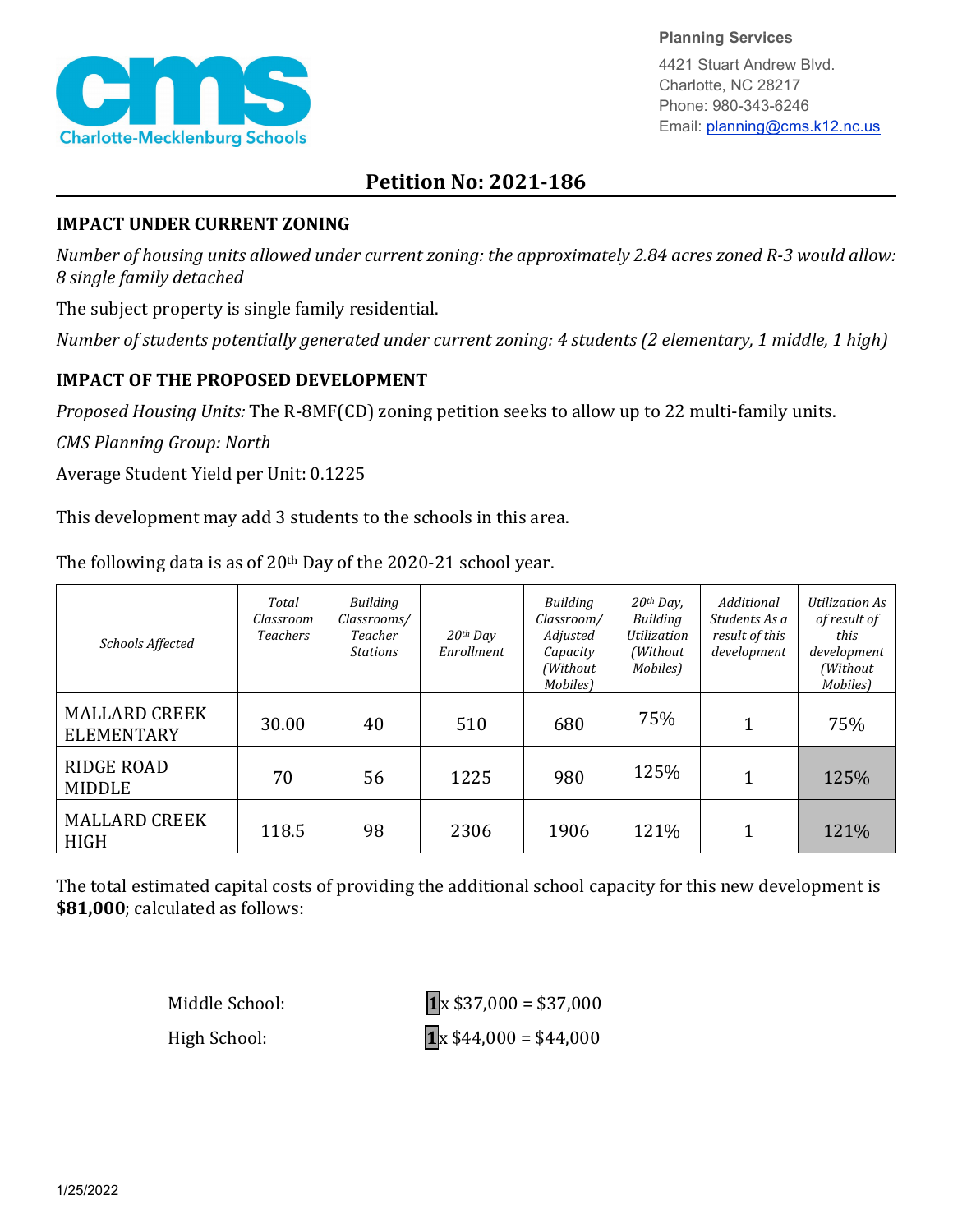

**Planning Services** 4421 Stuart Andrew Blvd. Charlotte, NC 28217 Phone: 980-343-6246 Email: planning@cms.k12.nc.us

## **RECOMMENDATION**

Adequacy of existing school capacity in this area is a significant problem. We are particularly concerned about a rezoning case where school utilization exceeds 100% since the proposed development may exacerbate the situation. Approval of this petition may increase overcrowding and/or reliance upon mobile classrooms at the schools listed above.

Applicants are encouraged to contact us in advance of their project submittals to inform CMS of their prospective impacts and discuss mitigation alternatives.

| <b>Planning</b> |                 | Projected       |                                             | <b>Approval</b> |
|-----------------|-----------------|-----------------|---------------------------------------------|-----------------|
| Group           | <b>Petition</b> | <b>Students</b> | <b>Petitioner</b>                           | <b>Date</b>     |
| North           | 2018-116        | 3               | JDSI, LLC                                   | 2019-01-22      |
| North           | 2018-115        | 42              | <b>JDSI, LLC</b>                            | 2019-02-18      |
| North           | 2018-134        | 39              | <b>HHHunt</b>                               | 2019-03-18      |
| North           | 2018-140        | 11              | Profile Management LLC                      | 2019-03-18      |
| North           | 2019-010        | 111             | JDSI, LLC                                   | 2019-04-15      |
| North           | 2018-132        | 33              | <b>Alliance Residential Company</b>         | 2019-05-20      |
| North           | 2018-128        | 16              | <b>James Poutier</b>                        | 2019-09-16      |
| North           | 2019-039        | 131             | Dependable Development, Inc                 | 2019-09-16      |
| North           | 2019-061        | 35              | Davis Development, Inc.                     | 2019-10-21      |
| North           | 2019-078        | 162             | <b>Charter Properties, Inc</b>              | 2019-11-18      |
| North           | 2019-032        | 74              | US Developments, Inc                        | 2019-11-18      |
| North           | 2018-092        | 32              | <b>Contravest Development Partners, LLC</b> | 2019-12-16      |
| North           | 2019-071        | 162             | FH 1524 Sunset Road, LLC                    | 2019-12-20      |
| North           | 2019-072        | 104             | Ardent Acquisitions, LLC                    | 2019-12-21      |
| North           | 2019-108        | 22              | J.S. & Associates                           | 2019-12-24      |
| North           | 2019-131        | 18              | <b>Red Cedar Capital Partners</b>           | 2020-01-21      |
| North           | 2019-137        | 16              | <b>Kinger Homes</b>                         | 2020-01-21      |
| North           | 2019-105        | 25              | The Greenstone Group, LLC                   | 2020-02-17      |
| North           | 2019-151        | 37              | Longbranch Development                      | 2020-02-17      |
| North           | 2019-144        | 22              | York Acquisitions, LLC                      | 2020-03-16      |
| North           | 2019-157        | 35              | <b>ABP Development LLC</b>                  | 2020-03-16      |
| North           | 2019-164        | $\overline{2}$  | PDAN Holdings, LLC                          | 2020-03-16      |
| North           | 2019-169        | 32              | <b>Thompson Thrift</b>                      | 2020-03-16      |
| North           | 2019-181        | 9               | Woda Cooper Development, Inc                | 2020-05-18      |
| North           | 2020-008        | 10              | RK Investments Charlotte, LLC               | 2020-06-15      |
| North           | 2019-177        | 23              | <b>Encore Real Estate</b>                   | 2020-07-20      |
| North           | 2020-012        | 34              | Bowman Sumner, LLC                          | 2020-07-20      |
| North           | 2019-160        | 83              | Meritage Homes of the Carolinas, Inc        | 2020-08-10      |
| North           | 2019-168        | 41              | Suncrest Real Estate and Land               | 2020-09-21      |

In the North Planning Group, the projected student impact from approved rezonings from December 2018 to November 2021 is 2319 students.